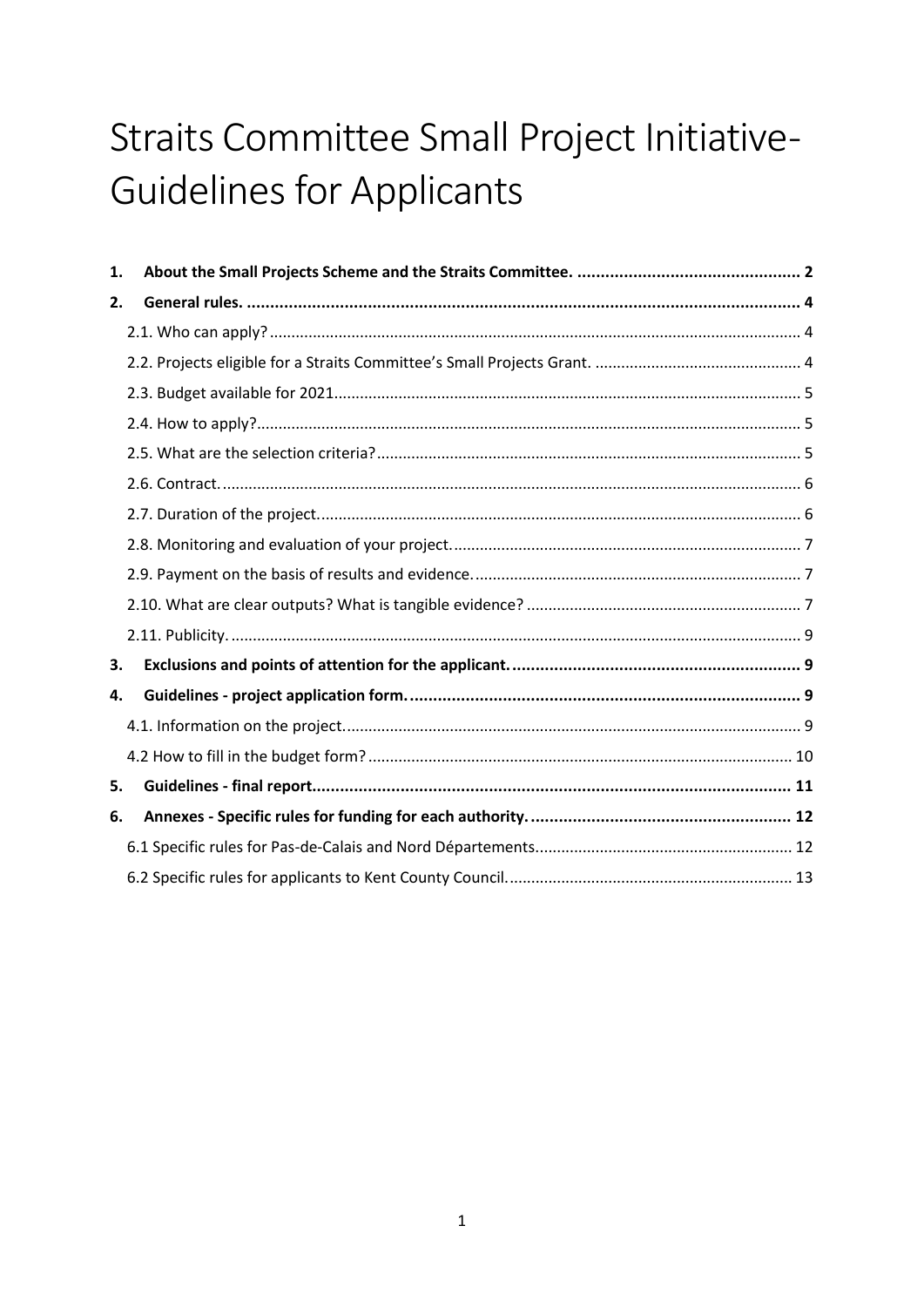# <span id="page-1-0"></span>**1. About the Small Projects Scheme and the Straits Committee.**

The Straits Committee is a cooperation organisation which brings together Belgian, British, Dutch and French local authorities bordering the Dover Straits and the Channel-North Sea area. The aim is to initiate a new, flexible and efficient way of working together to pursue lasting good neighbourly relations and create opportunities for mutual benefit for businesses, residents, local stakeholders and communities in the Straits area.

The member authorities of the Straits Committee are:

- UK: Kent County Council.
- The Netherlands: The Province of Zeeland.
- Belgium: The Provinces of West Flanders and East Flanders.
	- **NORTH SEA** Zeeland Kent Oost-Vlaanderen West-Vlaanderen & **Nord Pas-de-Calais ENGLISH CHANNEL**
- France: The Départements of Nord and of Pas-de-Calais.

Each member authority has a designated elected official to represent their authority on the Straits « Executive Committee », which meets up to four times a year.

**The Straits Committee authorities wish to give a boost to local-to-local cross-Channel cooperation by setting up a joint initiative to support and fund small cross-border projects, covering many themes including innovation and projects towards a thriving economy, initiatives to address the challenges of climate change, and youth-related projects.**

This funding initiative and the process and conditions for applying will be described in this guideline.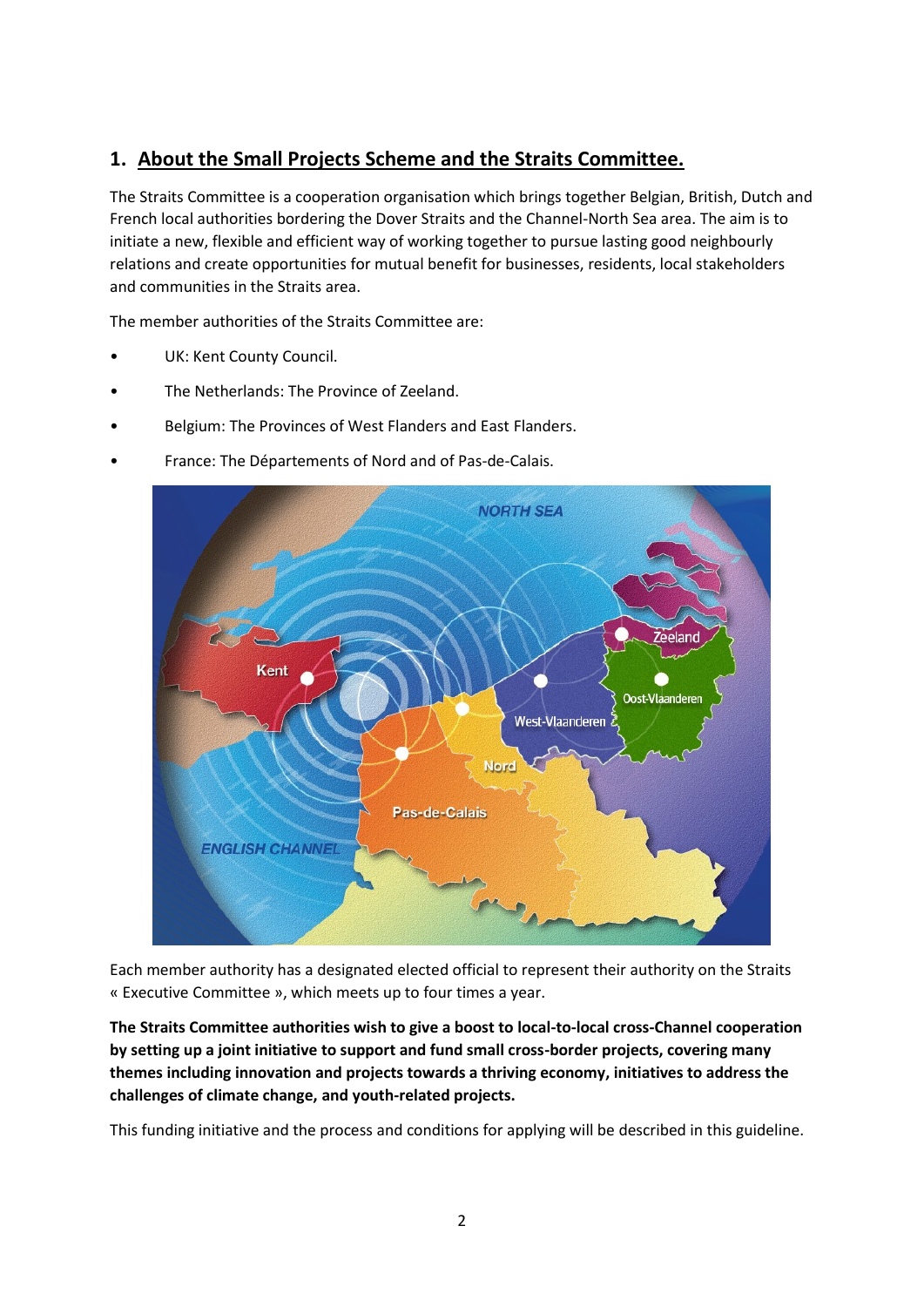In addition, in case you need any other support for your project (for instance, in the search of crossborder partners, regarding project building, or if you need assistance to fill in the form for the Small Project Initiative), you can reach your local region's officers, listed below:

| <b>Member</b><br>authority                       | Person(s) to<br><b>Contact</b>   | Telephone number      | <b>Email</b>                        |
|--------------------------------------------------|----------------------------------|-----------------------|-------------------------------------|
| Province of<br>Zeeland<br>(The Netherlands)      | Ms Wieteke<br>Wolterbeek         | +31 (0) 6 21 12 48 91 | w.wolterbeek@zeeland.nl             |
| Province of East<br>Flanders<br>(Belgium)        | Mr Julio Delva                   | +32 (0)9 267 87 22    | julio.delva@oost-vlaanderen.be      |
| Province of West<br><b>Flanders</b><br>(Belgium) | Ms Elien<br>Declercq             | +32 (0)50 40 31 92    | elien.declercq@west-vlaanderen.be   |
| Province of West<br>Flanders<br>(Belgium)        | Ms Jessica<br>Monteyne           | +32 (0)50 40 33 41    | jessica.monteyne@west-vlaanderen.be |
| Nord<br>Département<br>(France)                  | Ms Hélène Dinh                   | +33 (0) 3 59 73 56 98 | helene.dinh@lenord.fr               |
| Pas-de-Calais<br>Département<br>(France)         | Ms Emmanuelle<br><b>Bertrand</b> | +33 (0) 3 21 21 91 73 | bertrand.emmanuelle@pasdecalais.fr  |
| Pas-de-Calais<br>Département<br>(France)         | Ms Perrine<br>Dachicourt         | +33 (0)3 21 21 92 16  | dachicourt.perrine@pasdecalais.fr   |
| Kent County<br>Council<br>(United Kingdom)       | Ms Myriam<br>Caron               | +44 (0)3000 417 042   | myriam.caron@kent.gov.uk            |
| Kent County<br>Council<br>(United Kingdom        | Mr Dafydd Pugh                   | +44 (0) 3000 417157   | dafydd.pugh@kent.gov.uk             |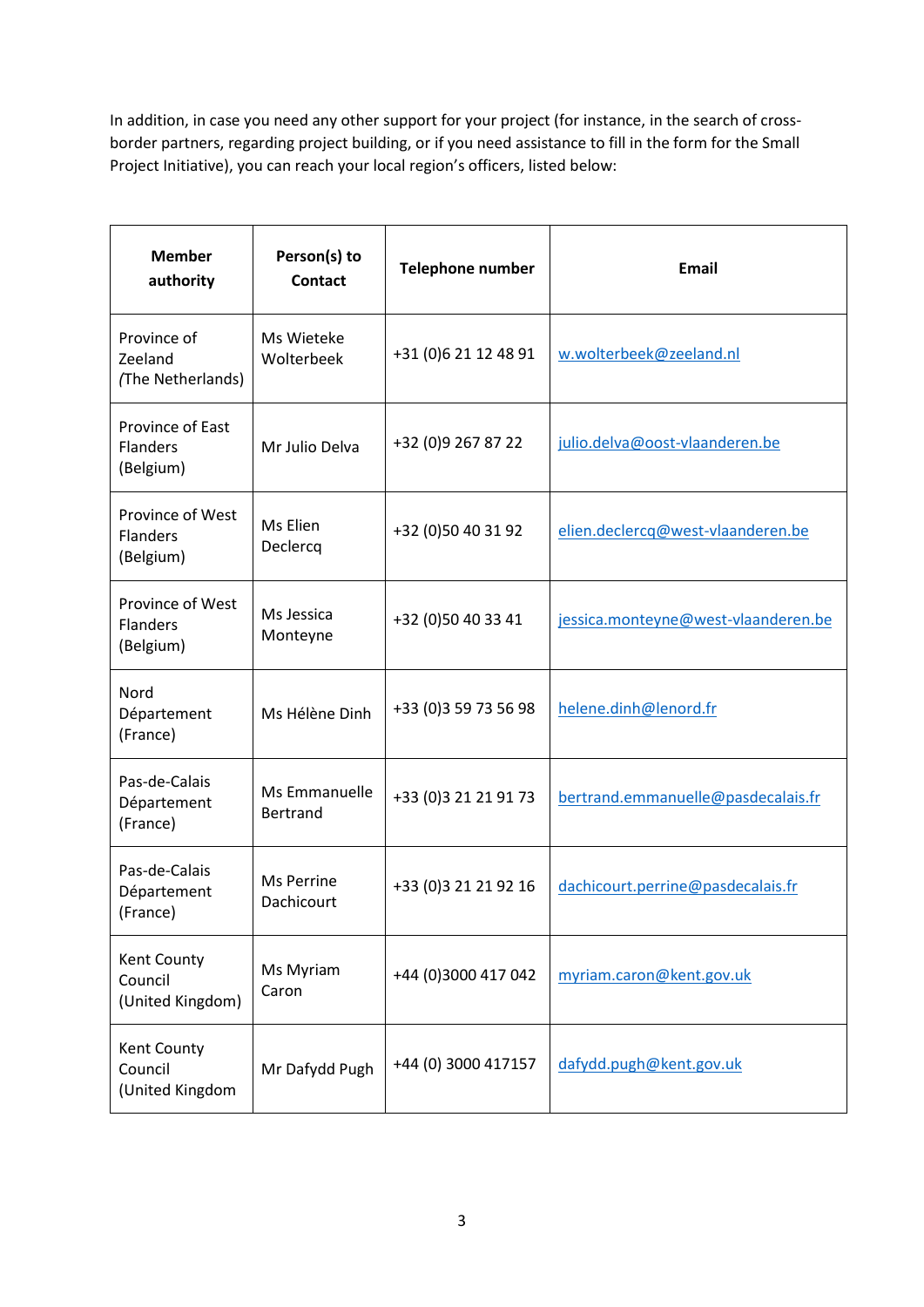# <span id="page-3-0"></span>**2. General rules.**

# <span id="page-3-1"></span>**2.1. Who can apply?**

Any organisation or group that is "legally constituted", with an organisational bank account, and which is located in the Straits Committee Area.

An organisation or body based in the countries covered by the Straits Committee (France, the UK, Belgium, the Netherlands) is eligible if the beneficiaries for the submitted project are located in the territory covered by the Straits Committee.

Please refer to the exclusions (point 3) and in the annexes of these guidelines (point 6).

Please note for funding applications to one of the Provinces within the Euroregion – Scheldemond (the Province of West Flanders, the Province of East Flanders, and the Province of Zeeland), projects where partners from all 3 regions are involved are encouraged.

To be eligible, projects must be submitted by at least two eligible organisations from two different countries within the Straits Committee area. All project partners must be involved in its implementation.

# <span id="page-3-2"></span>**2.2. Projects eligible for a Straits Committee's Small Projects Grant.**

The programme will welcome applications on any type of cross-border project where a tangible benefit from working together can be demonstrated.

We are particularly interested in fresh and innovative ideas for projects that can help implement the priorities of the Straits Committee's vision and strategy.

The theme is wide ranging, however projects in the following areas are particularly encouraged:

- **Innovative projects and projects that contribute towards a thriving economy.** Examples**:**
- *- agri-innovation approaches such as farm-to-fork, emergence of new technologies (healthtech);*
- *- projects involving cross-border cooperation between SMEs, universities and the public sector.*
- **Initiatives to address the challenges of climate change.** Examples:
- *- creation of cross-border educational nature guides for the younger audience (6-12years) to promote nature conservation*;
- *- projects linked to soft mobility, energy saving…etc.*
- **Initiatives aimed at young people.** Examples:
- *Collaborations between schools on a historical subject, to produce a joint film or series of educational materials;*
- *Organisation of cross-border activity between sport and cultural associations.*

We also value projects that help **build a gateway between the UK and the EU,** as well as **initiatives that address or can contribute to post-Covid 19 recovery.**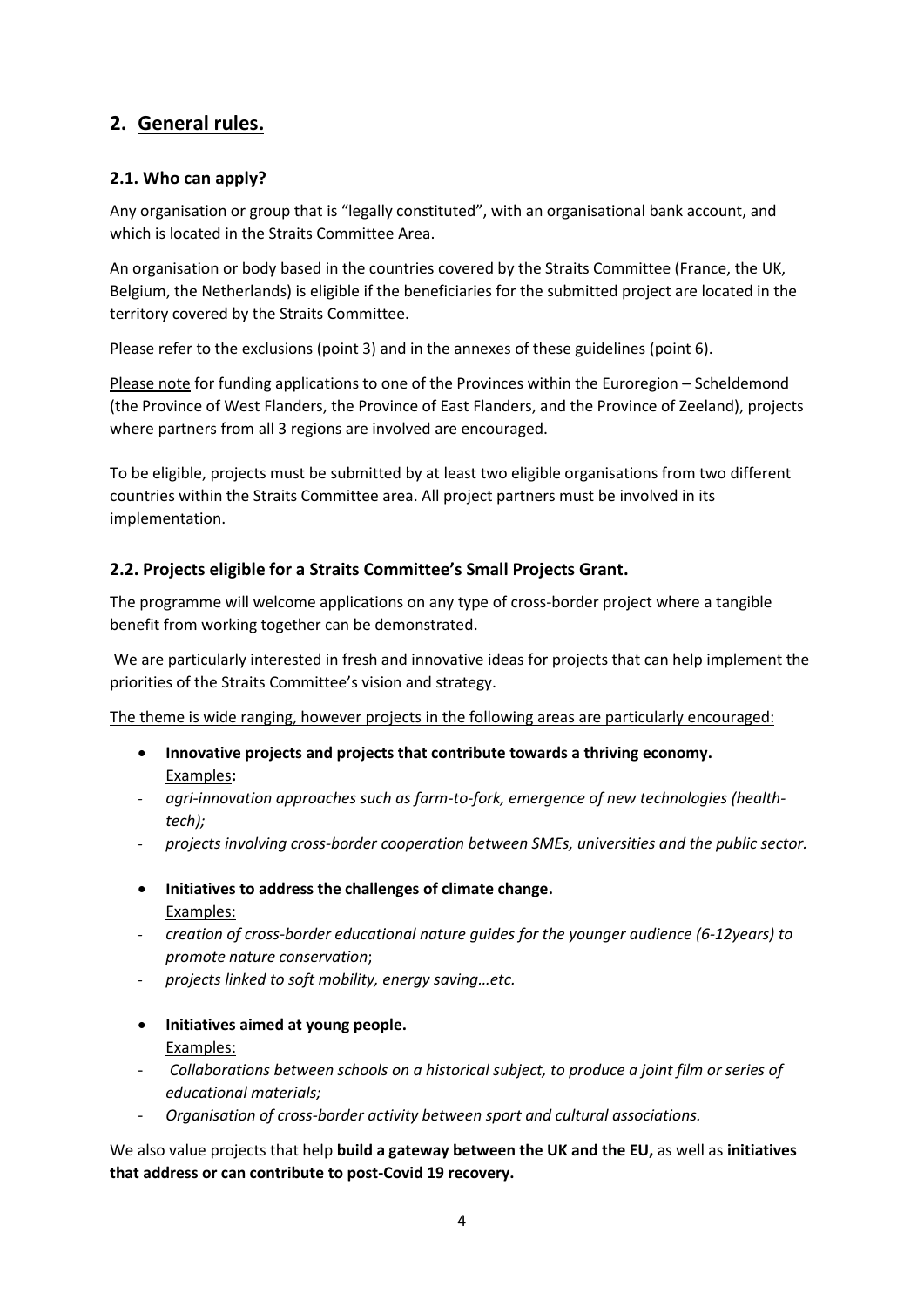To find out more about our vision for the Straits area, please refer to the Straits Committee's vision and strategy.

Further details on project selection criteria are set out in section 2.5 -What are the selection criteria?") of this document.

# <span id="page-4-0"></span>**2.3. Budget available for 2021.**

The total amount of funding available for each authority to allocate to projects in 2021 is 30 000€, which can be allocated to various projects.

Payment will be made on results, based on the deliverables planned in your project proposal. For more information, please refer to section 2.9 (payment on the basis of results and evidence) and 2.10 (What are clear outputs? What is tangible evidence?)

Pre-financing can be considered as part of the application process, upon request during the application, covering up to 50% of the grant.

Co-funding from sources other than the Straits Committee funding authorities (i.e. Private foundations, other public funding) is possible but not required.

#### **For more details regarding funding and the rules for your funding authority please refer to the annexes point 6.**

All grants are one-off funding. There is no ongoing support implied or provided through awarding any organisation a grant.

Any grant you receive must be used for the project described in your application. It cannot be used for any other purpose or project. Any changes to the objective(s) reasoning or outputs) you have stated in your application must first be discussed and agreed with the Project officer from your funding authority.

# <span id="page-4-1"></span>**2.4. How to apply?**

Organisations will complete a single application with their partners and will apply for funding from the local authority area where they are based.

This includes a joint budget, showing clearly how much funding is requested by each partner and from which Straits Committee funding authority this will come from.

The application will be written in French, Dutch or English, depending on the official language of the concerned local authority. It is not necessary to provide a certified translation.

*For instance, if funding is requested from Kent, Pas-de-Calais and East Flanders authorities, you should provide a translated document in English, French and Dutch.*

Only complete applications, including the application form and the budget form, and in compliance with local and national rules applying to the programme will be eligible and examined.

#### <span id="page-4-2"></span>**2.5. What are the selection criteria?**

Once you have submitted your completed application, the Project Officers of the regions where you applied will check if your application for eligibility, and will assess your project based on how well it matches the following criteria: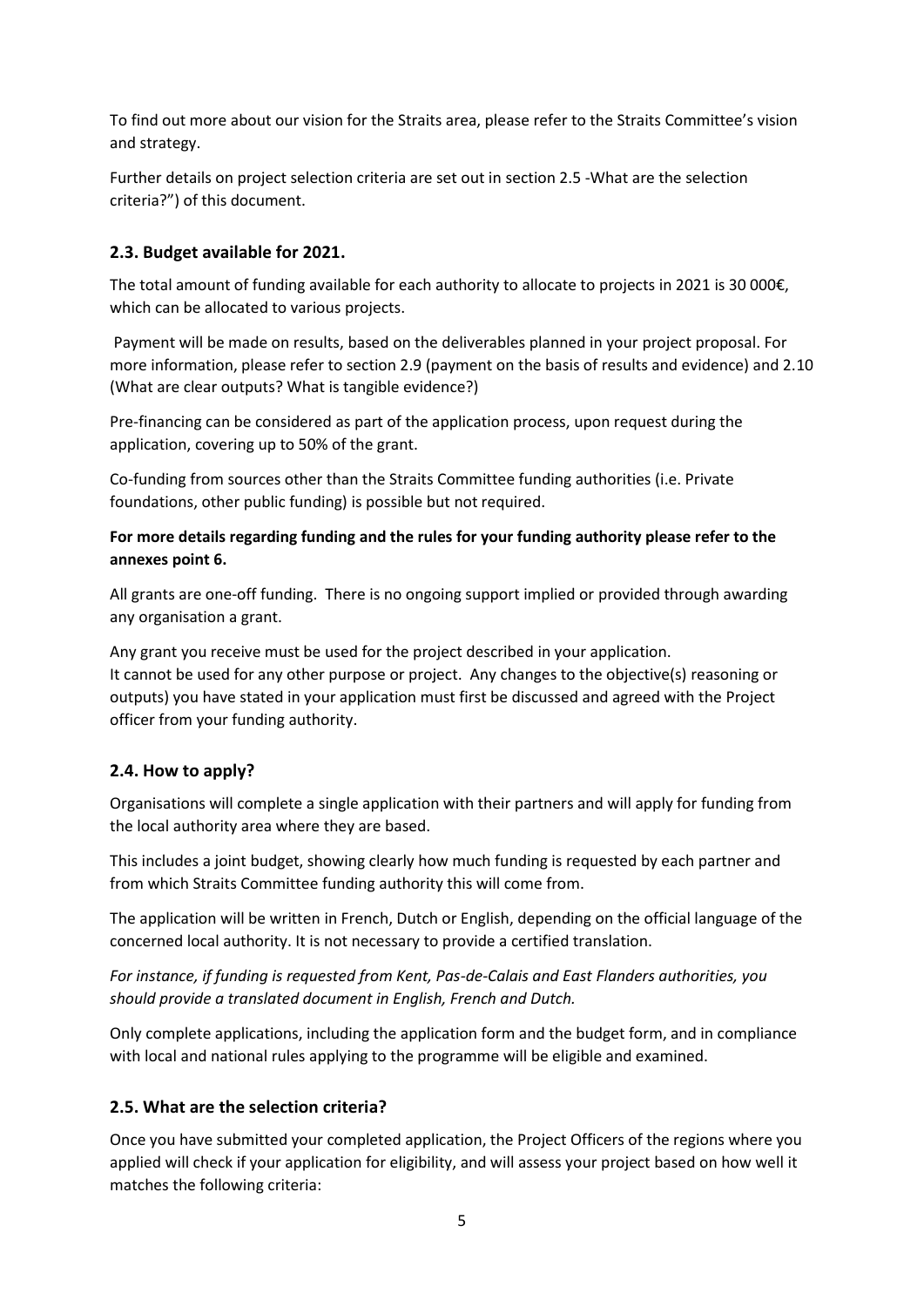- Your project must support the Straits Committee's aim of promoting and strengthening good-neighbourly relations between the participating areas.
- Your project must have **clear objectives and outputs** (Please refer to 2.10: "What are clear outputs and tangible evidence?")
- **The partnership should be relevant and closely associated to the project**: i.e. the partners have the relevant skills and abilities to carry out the project.
- Particular attention will be paid to **communication activity** related to the project. At least one form of communication activity relating to the project should be organised, and can take various forms e.g. article in a local newspaper, school conference to present the project…
- It should take place at a **cross-border level,** and you should **demonstrate the local benefits** to the area, the local population involved or the audience.

Please keep in mind that a **cross-border project can involve local activities as well.**

For example, cross-border work can provide the following benefits:

*Learning from each other:* while we share challenges, we might come up with different solutions and learn from each other's experiences. We value projects which share best practice and knowledge: i.e. cross-border seminar, field studies…

*Building bridges to mitigate border impacts:* borders should not prevent us from working together*.*  For instance, we would encourage projects which will provide information exchange on legal frameworks, cycling paths… at a cross-border level.

*Stronger together:* some projects can be difficult to implement alone or make better sense if undertaken together. For instance, pollution does not stop at the border and therefore, initiatives to protect the environment should not either. In addition, partnerships can also result in cost benefits.

Please note that the Project Officers may ask for any relevant additional information during the appraisal process.

The technical appraisal of your project will be presented to the elected members sitting on the Straits Executive Committee for formal approval. If they choose to support the project, the funding request will be sent to the authorities they requested funds from, who will follow up with their own process for grant allocation.

# <span id="page-5-0"></span>**2.6. Contract.**

Depending on the funding authority, different processes exist to formalize the approval of the grant and the mutual obligations to be agreed between the funding authority and the applicant. Please refer to the annexes (point 6).

#### <span id="page-5-1"></span>**2.7. Duration of the project.**

The Grant Funding Agreement will be valid for a **maximum duration of 2 years**. Your application must clearly state the start and end dates for your project.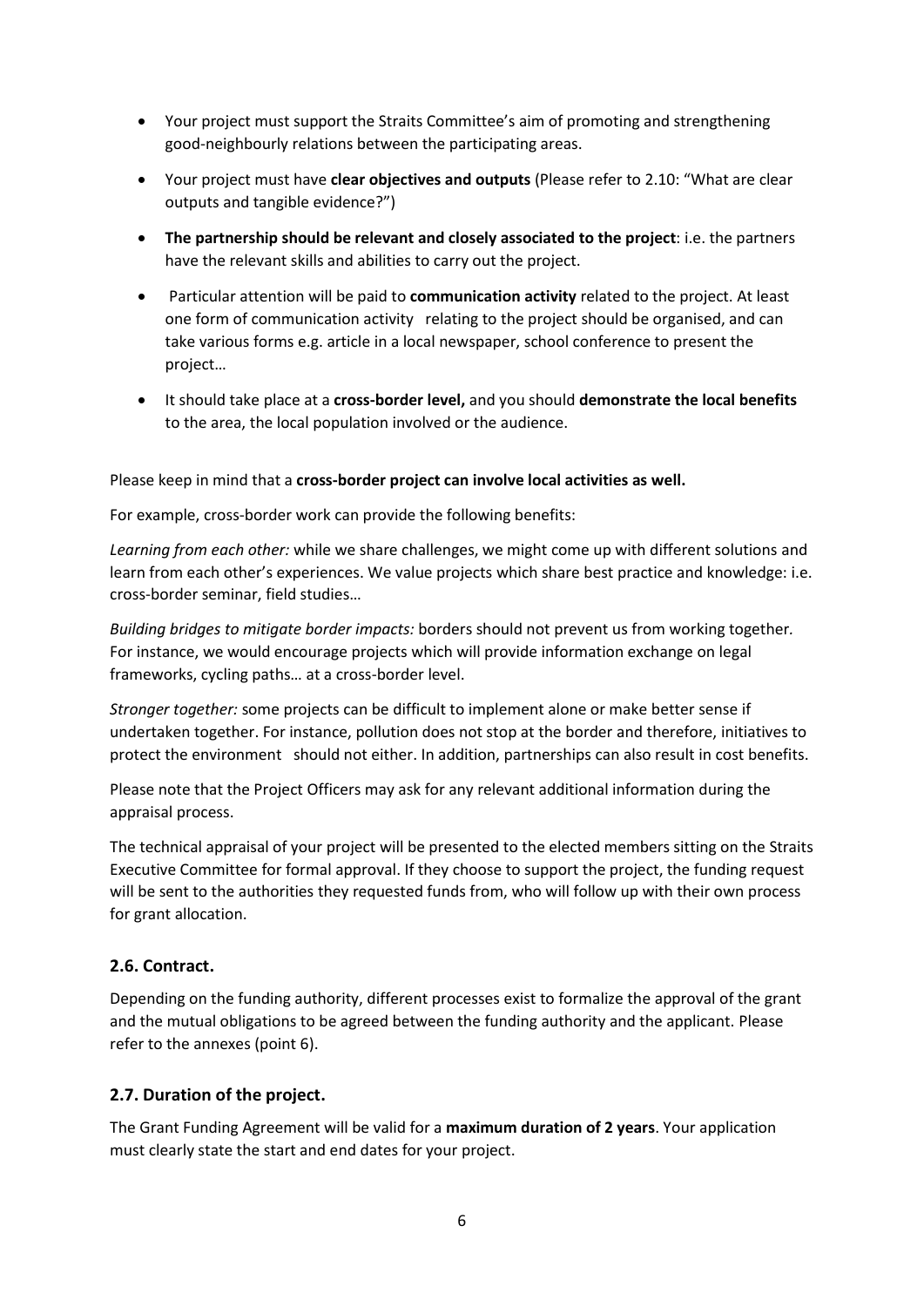If the project is not completed by the end date defined in the Grant Funding Agreement, and only in force majeure cases, an extension request with a justification for the extension should be completed and submitted by the Beneficiary of the grant least 3 months before the end of the project.

# <span id="page-6-0"></span>**2.8. Monitoring and evaluation of your project.**

Your funding authority will monitor the use of all grants awarded and, by accepting the grant and by signing the Grant Funding Agreement you are agreeing to participate fully in the monitoring process.

For the duration of the project, your assigned Project Officer will be in touch with you to discuss the project progress (phone call, virtual/ physical meeting…). However, do not hesitate to get in touch with your assigned Project Officer with any questions you might have at any time or if difficulties arise with your project.

Some funding authorities may require additional information (evidence of expenditure for instance), please see Annex 6 for more information.

The **payment of grant will be made on the submission of a final project report**. This document will describe how the project developed, what its successes were and what lessons have been learned It should clearly list and describe the outputs from the project and any longer lasting outcomes from the activity undertaken. It will be written in the language of your funding authority and must be submitted to your funding authority within 10 weeks from the end date of your project. For more information about the final report, see point 5.

# <span id="page-6-1"></span>**2.9. Payment on the basis of results and evidence.**

The payment of the grant for the project is directly linked to the submission of evidence showing that the anticipated actions and activities, and the delivery of outputs described in the project application were realized and achieved. You must be able to evidence these actions and activity and provide measurable outputs. This should be the information specified in your project application, which will serve as proof of progress and completion of activity. Please note that grant awards cannot be increased because of unforeseen costs.

When submitting the project, a detailed cost estimate per action is requested directly linked to the actions, activity to be delivered and measurable outputs. Your Project Officer will assess whether this cost estimate is realistic. Payment of the approved grant per action is only possible if the action has actually been executed and the necessary evidence for this is available. This principle is applied separately per action.

# <span id="page-6-2"></span>**2.10. What are clear outputs? What is tangible evidence?**

To get a clear picture of what is meant by tangible evidence, you will find a non-exhaustive list of examples below.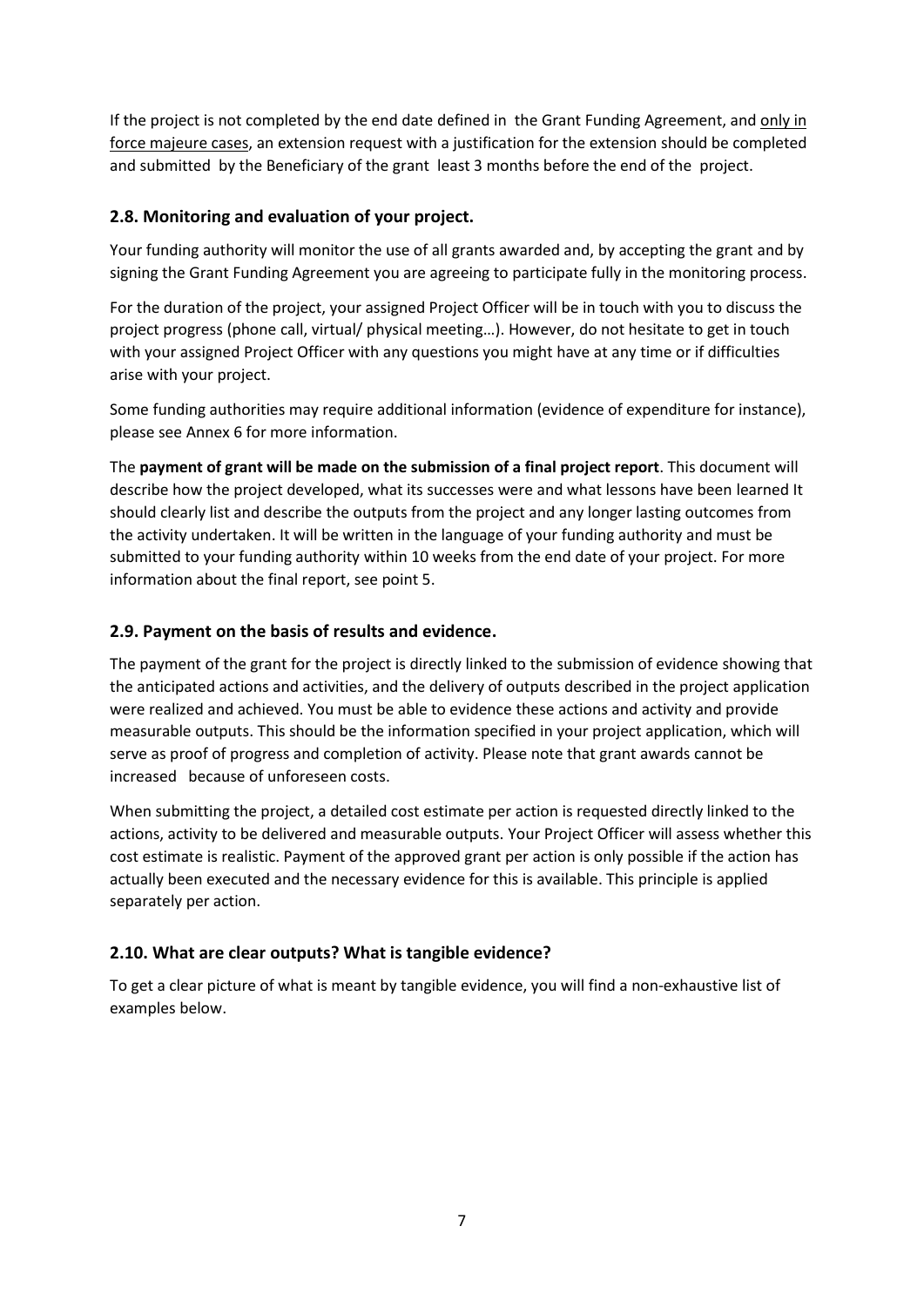| What you did?<br>(Expected outputs)                                                                                                                                  | How to prove it?<br>(Evidence of delivery)                                                                                                                                                                                                      |
|----------------------------------------------------------------------------------------------------------------------------------------------------------------------|-------------------------------------------------------------------------------------------------------------------------------------------------------------------------------------------------------------------------------------------------|
| Example 1: Realisation of cross-border<br>tourism products.                                                                                                          | Evidence could include:<br>- Copy of the guide<br>- proof of distribution of the guide<br>(distribution list, photos of distribution places,<br>$\ldots$<br>-number of visits to the webpage<br>-number of borrowed communication<br>materials. |
| cross-border<br>Example<br>2: Set up<br>a<br>$\bullet$<br>excursion (to<br>discover<br>heritage,<br>to<br>оf<br>exchange<br>the<br>protection<br>on<br>biodiversity) | Evidence could include:<br>- photos of the excursions<br>- copy of the communication documents<br>promoting the event<br>- list of participants in each event<br>- example of the posters<br>- Social media activity.                           |
| Example 3: Establish exchanges<br>$\bullet$<br>between schools.                                                                                                      | Evidence could include:<br>- lists of participants<br>- film or other material realized<br>- photos of the exchanges.                                                                                                                           |
| Example 4: Organisations of cross-<br>$\bullet$<br>border meetings for young people to<br>inform them about the existing mobility<br>opportunities within the area.  | Evidence could include:<br>- example of the posters, invitation in the<br>press<br>- photos of the meetings<br>- Lists of speakers<br>- lists of registered participants.                                                                       |
| Example 5: Organisation of matchmaking<br>$\bullet$<br>events for SMEs, universities and public<br>organisations.                                                    | Evidence could include:<br>- lists of participants and speakers<br>- photos of the event<br>- invitations sent to the attendees<br>- press release of the event.                                                                                |
| Example 6: Organisation of a cross-<br>$\bullet$<br>border<br>(festival,<br>event<br>market)<br>programme.                                                           | Evidence could include:<br>-promotional material<br>-photos of the organized activities                                                                                                                                                         |
| Example 7: Organisation of cross-border<br>$\bullet$<br>training activity.                                                                                           | Evidence could include:<br>- documents for the promotion of training<br>- certificate of attending the training for each<br>participant<br>- course material.                                                                                   |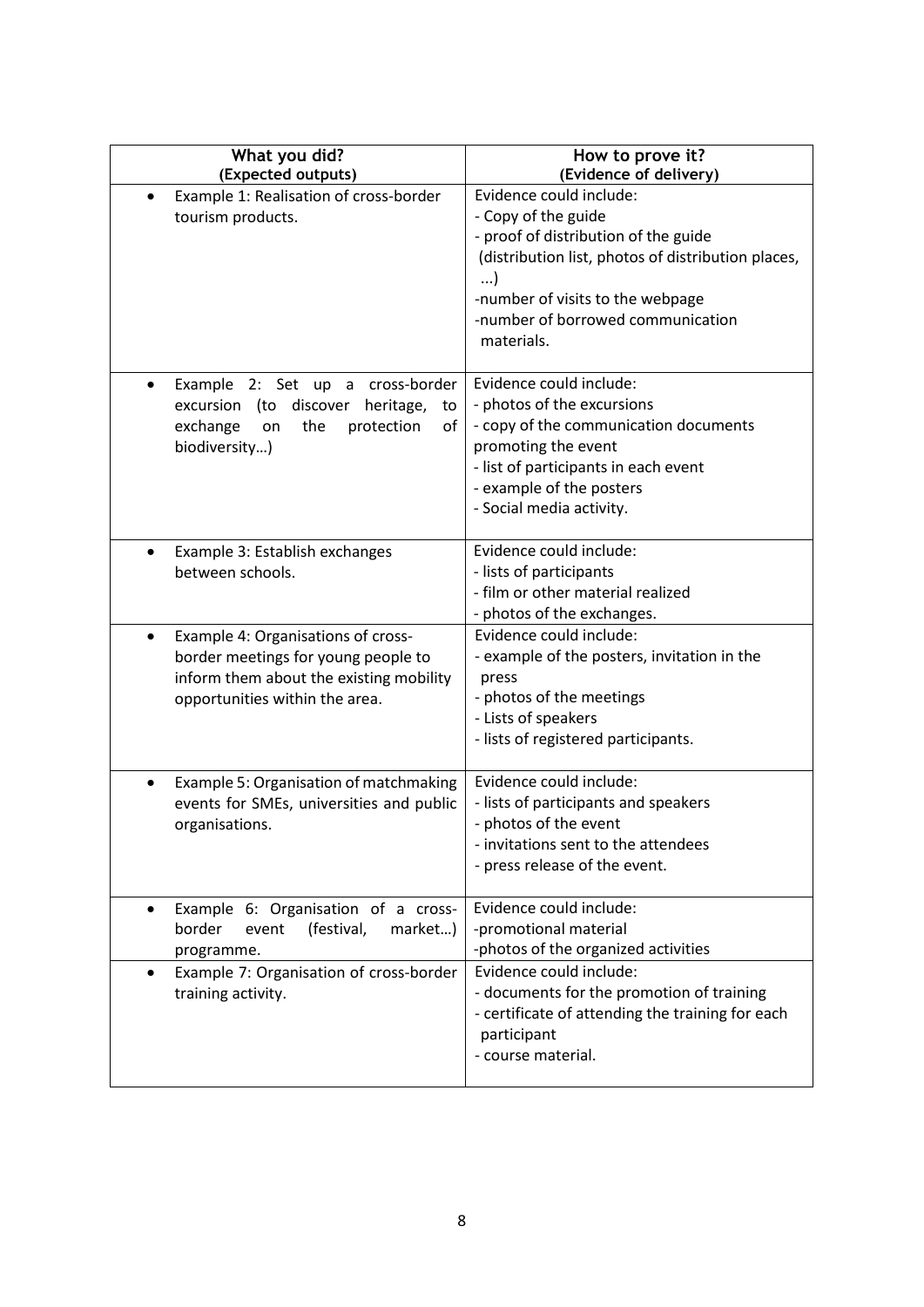# <span id="page-8-0"></span>**2.11. Publicity.**

It is a requirement of the Straits Committee Small Project Initiative that grant beneficiaries give recognition in any publicity to your funding authority and the Straits Committee (logos of local authorities and Straits Committee).

At the end of each financial year, all Straits Committee Small Project Initiative grants awarded will receive publicity, detailing the organisation, the project and the amount funded.

# <span id="page-8-1"></span>**3. Exclusions and points of attention for the applicant.**

# • **Individuals**

You cannot apply if you are an individual, or if the benefit of the grant will only benefit an individual and individual mobility projects.

# • **Regarding items purchased during your project**

Any items purchased or gained through the Straits Committee Small Project Initiative Scheme must remain within the organisation stated and for the purpose stated, for a minimum of two years. If these items are not being used, or if they are transferred to another party without the prior consent from your Authority, the items themselves or the value of the grant may be reclaimed by the Authority.

Items purchased with the intentions of selling on to raise funds are subjected to local restrictions: please see point 6.

#### • **Ongoing projects**

Completed projects are not eligible for a grant. However, ongoing projects may be eligible if you can demonstrate the added value a grant will provide to your project within the Straits Committee.

# <span id="page-8-2"></span>**4. Guidelines - project application form.**

# <span id="page-8-3"></span>**4.1. Information on the project.**

#### **1) Project overview**

In a few words (max 20 lines) provide a clear, concise and simple summary of the project. This should cover what the project is, why you want to undertake it (rationale), the results you expect (outputs) ) and how you plan to achieve them (main activities). This summary will also be used to communicate your project to third parties.

# **2) Relevance of cross-border cooperation for your project**

Explain the benefits of working in cross border partnership for this project with organisations in other countries of the Straits Committee. International cooperation can, for example, generate economies of scale or increase knowledge.

#### **3) Organisations' relevant expertise/experience**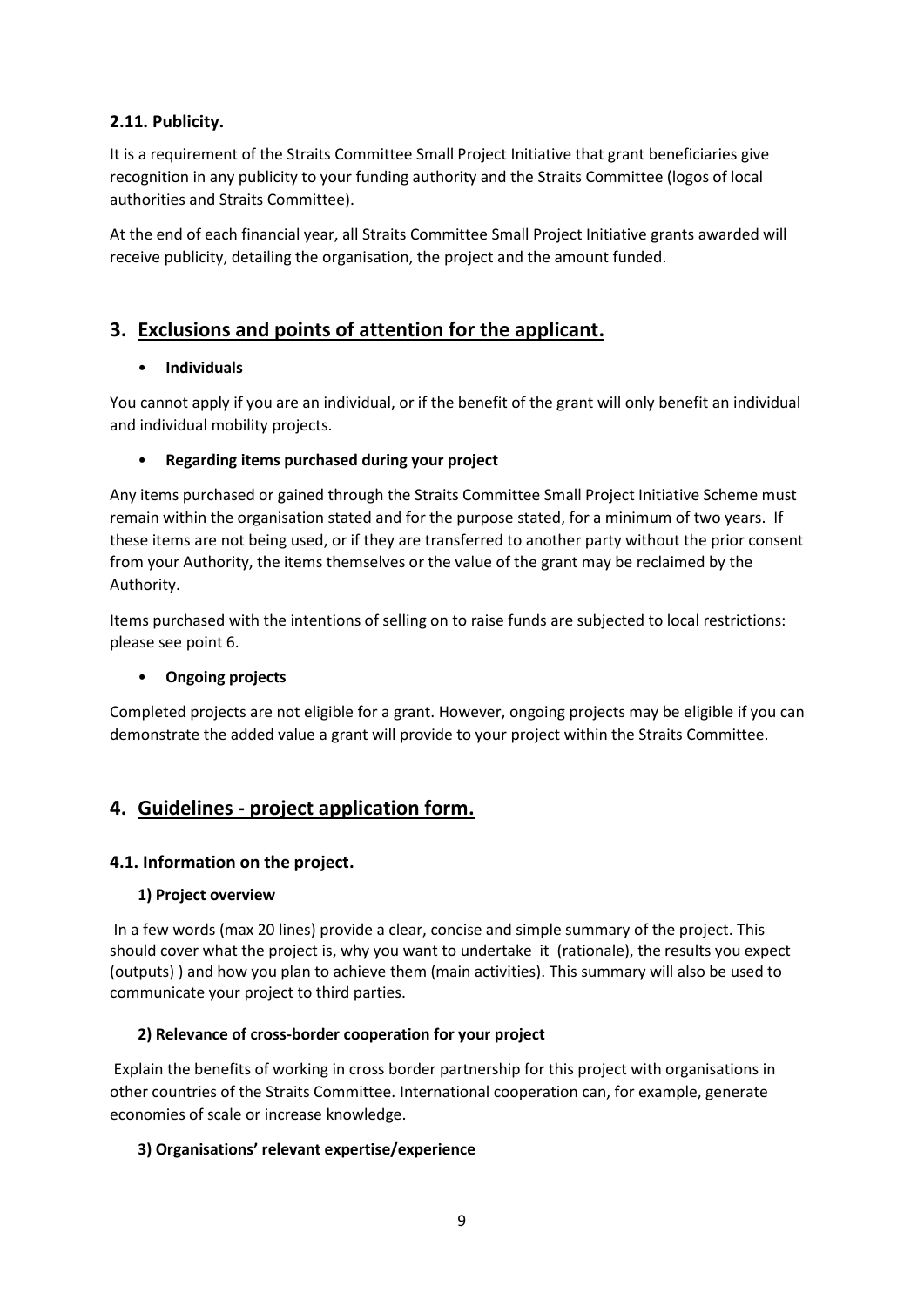You should briefly state the skills and experience you and your partners have to carry out the project competently and successfully.

# **4) Planned actions to reach the objective (s) – up to 5 actions**

Your actions will allow you to achieve your objectives. Please be concise: if you plan to organise several beach clean-ups, you should list them as one action: "Beach clean-ups". Question 5 will allow you to quantify. A maximum of 5 actions can be set up within the project. Each intended action has to be described in detail.

Please keep in mind that the payment will be made on the basis of the results achieved for each action planned.

# **5) Overview of expected outputs and evidence of delivery per action:**

Please complete the tab to clearly formulate each action/activity you will organise (expected outputs) as well as the quantified target. You should indicate what evidence you plan to provide to show that the activity has taken place and the outputs delivered.

There can be more than one expected output or evidence of activity.

Please keep in mind that the information you provide will be used to evaluate activities undertaken and the outputs achieved and will determine whether or not the grant will be paid.

#### **6) Project timescales:**

Please fill in the timescales for your planned actions. This will be used to help monitor progress of your project.

#### **7) Communication on the Straits Committee support:**

Explain how you will communicate your project to its target audience and tell us how you will acknowledge the support given by the Straits Committee. Local press articles are perfectly fine, but you should also try and reach a wider audience where possible – local/regional TV, social media etc. (for instance, if you work with young people, communication should also address their families).

# <span id="page-9-0"></span>**4.2 How to fill in the budget form?**

The budget form contains 3 sheets: costs, resources, and total budget.

#### 1) **Costs (for all partners)**

Each partner must fill in the page with the provisional costs for the project.

The grant is not paid on the basis of costs incurred, but on the basis of the actions achieved for the project. In order to properly evaluate the grant application, a cost estimate must be drawn up in addition to a description of the actions.

This cost estimate must be drawn up per action, broken down per partner, and divided into the following categories:

#### Internal costs

Internal costs are incurred by the project manager and the partners. Examples of internal costs are personnel costs, travel expenses…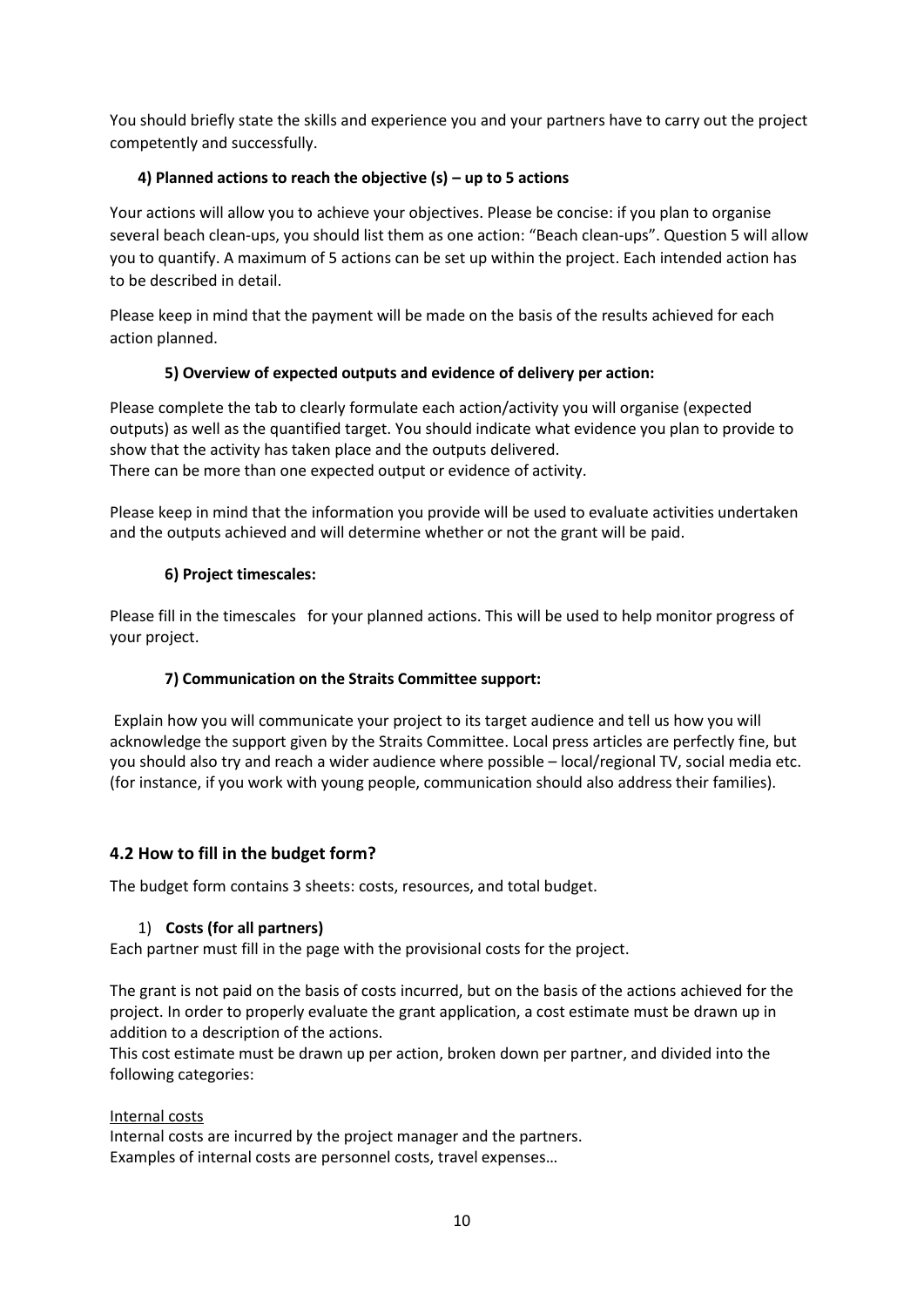#### External costs

External costs are costs of third parties, i.e. those of non-project partners for which an invoice is received. Examples of external costs are hiring external expertise (such as the costs of a consultant, a communication agency), costs for catering, costs for printing, purchase of material ...

# 2) **Resources (optional)**

This section is optional and only required by some authorities; please consult Point 6 (annexes) to know if your authority requires it.

You should indicate the funds specifically dedicated to the project and their provenance, including the funds you request to the Straits Committee. Please state if these are requested or already acquired.

Please note that funds coming from fundraising events should be indicated as internal resources.

# 3) **Total budget project**

This sheet will allow us to get a general overview of your project's budget. If you indicated the resources for your project, make sure that the green cells (total resources and total costs) are equal.

#### **Any questions or help needed regarding the budget form, please contact the project officer from your authority.**

# <span id="page-10-0"></span>**5. Guidelines - final report.**

The payment of the grant will be made after receipt and evaluation of your project in the form of a Final Project Report. This document will contain details on how the project was developed and delivered and will highlight progress and activity including the results achieved against agreed targets. The activity report should be presented per action. This report should include:

- A detailed description of what has been achieved and how the project was developed, implemented, and brought to a successful conclusion. It will include activities and actions undertaken and outputs delivered. It should also include how the project has benefitted the wider area and any longer-term outcomes that will result from the project, and any future benefits it has generated for the partners involved and the region generally.
- You should provide evidence for all the activities/actions undertaken and the outputs delivered. . This evidence should be the same identified in your application. Material evidence should be attached to the final report as an appendix.
- In addition, a brief explanation must be given on the communication activity undertaken to publicise your project. Press articles or other communication material (social media) related to your project should be attached as an appendix. Please note that the relevant logos (local authorities financing and the Straits Committee) should appear on this material.

The final report must be signed by the head of your organisation before being sent to the project officer.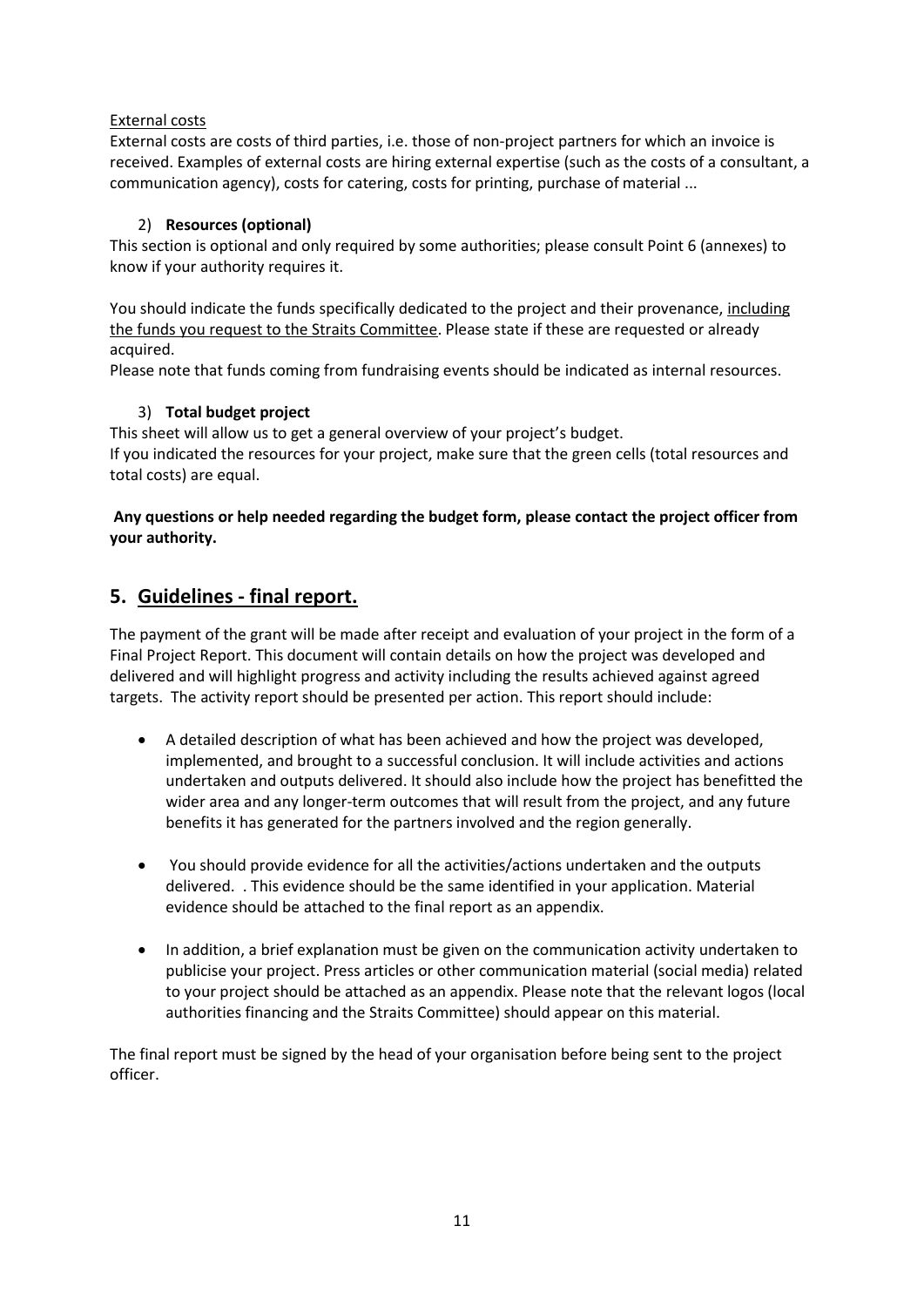# <span id="page-11-0"></span>**6. Annexes - Specific rules for funding for each authority.**

# <span id="page-11-1"></span>**6.1 Specific rules for Pas-de-Calais and Nord Départements.**

#### • **Exclusions for Churches or Faith groups (1905 Law):**

Cultural and religion associations registered in France under 1905 Law cannot apply for public grants, as stated by French Law.

#### • **Political parties or trade unions:**

Political parties or trade unions are not eligible to apply. Political activities cannot be funded.

# • **Specific rules for business and companies:**

Businesses and companies which are proposing activities which could lead to commercial gain cannot apply for a grant.

# • **Specific rules for Schools or Academies (Pas-de-Calais only):**

Please note that only State schools or academies can apply for a grant from Pas-de-Calais.

This restriction does not apply to Nord.

#### • **Contract:**

The financial support from Conseil Départemental du Pas-de-Calais or Conseil Départemental du Nord, and their mutual obligations with the applicant will be formalised with a contract (« convention »), signed by the two parties.

#### • **Budget:**

The budget form must clearly indicate other funding sources used for the project, whether they are requested or already acquired.

#### • **Other:**

Under certain conditions, we accept the purchase of items which will be sold to raise funds. Please contact your project Officer for more information.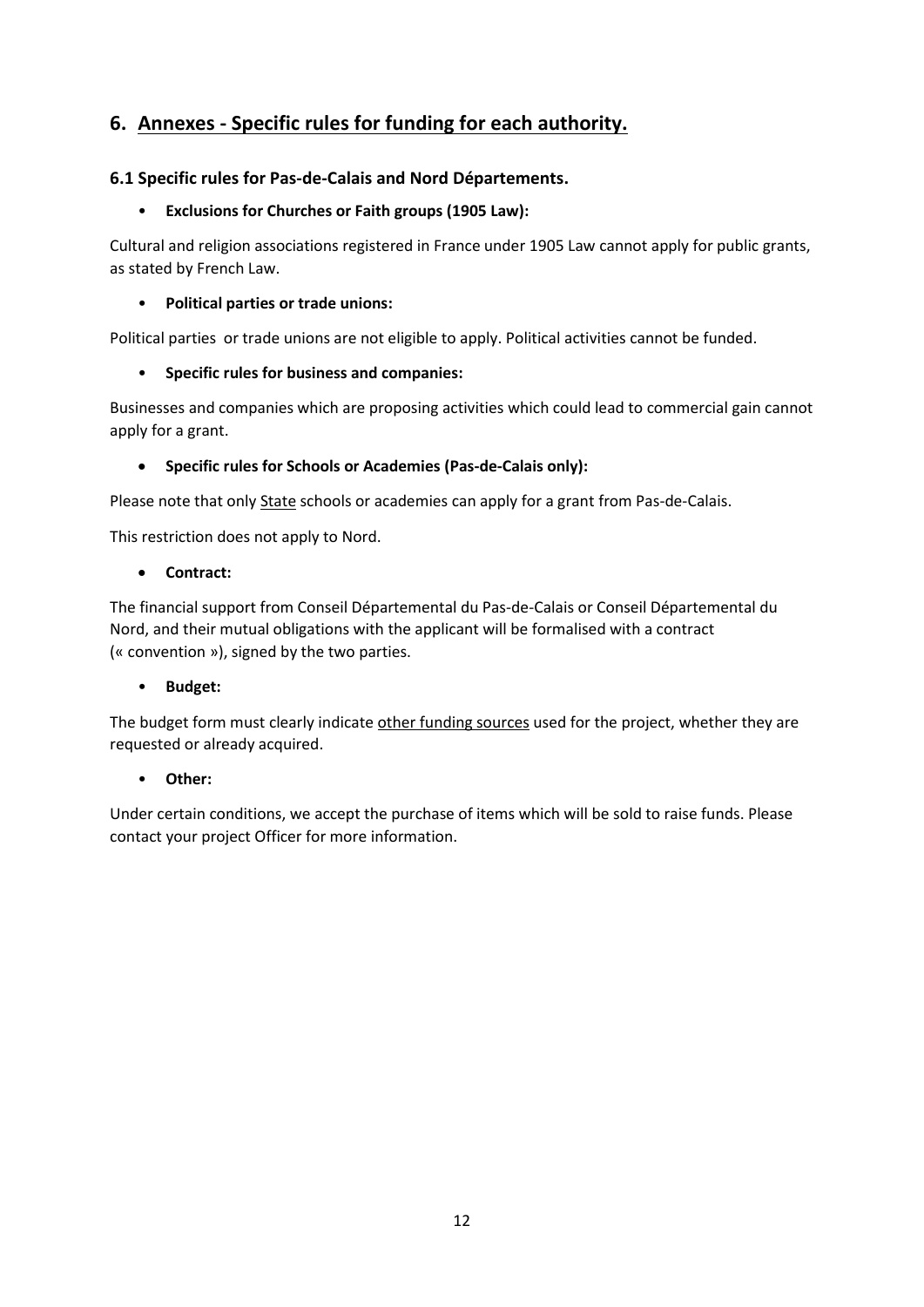# <span id="page-12-0"></span>**6.2 Specific rules for applicants to Kent County Council.**

#### **Who can apply? (See alongside section 2.1 of main guidance)**

#### **The following may not apply:**

- individuals (or where the benefit of the grant will only benefit an individual).
- party political groups or political activities. This includes any Parish Council (or group of), District Councils, or the Kent County Council where any grant would challenge or oppose the democratic functions of that Local Government. Or where such grants would be deemed to risk the reputational standing of Kent County Council.
- church or faith groups who are using the grant to promote religious activity.
- schools and academies cannot apply for funds towards capital building costs; teaching materials; or curriculum delivery (although they may apply for funding towards projects that support wider community benefit).
- voluntary and community organisations who have a turnover of over £100K if seeking replacement funding for a project previously funded by KCC.

#### **What cannot be funded (See alongside section 3 of the guidelines)**

- any costs incurred in putting together your application;
- $\bullet$  day to day running costs e.g. utility bills, rent;
- contingency costs;
- fundraising activities for your organisations or for others;
- items that mainly benefit a small number of individuals e.g. training/trips;
- loans;
- membership or registration costs;
- political or religious activities;
- activities which would risk the reputational standing of Kent County Council;
- purchase of alcohol;
- VAT that you can recover;
- used vehicles or the maintenance of used vehicles.

#### **How much can you apply for?**

KCC encourages bids up to a grant value of £5,000 towards some or all of your project costs.

#### **Subsidy control**

The appraisal process will test bids against UK government guidance on subsidy control.

UK Government guidance on the UK's obligations on subsidy control can be found on the following link: [https://www.gov.uk/government/publications/complying-with-the-uksinternational-obligations](https://www.gov.uk/government/publications/complying-with-the-uksinternational-obligations-on-subsidy-control-guidance-for-public-authorities)[on-subsidy-control-guidance-for-public-authorities](https://www.gov.uk/government/publications/complying-with-the-uksinternational-obligations-on-subsidy-control-guidance-for-public-authorities)